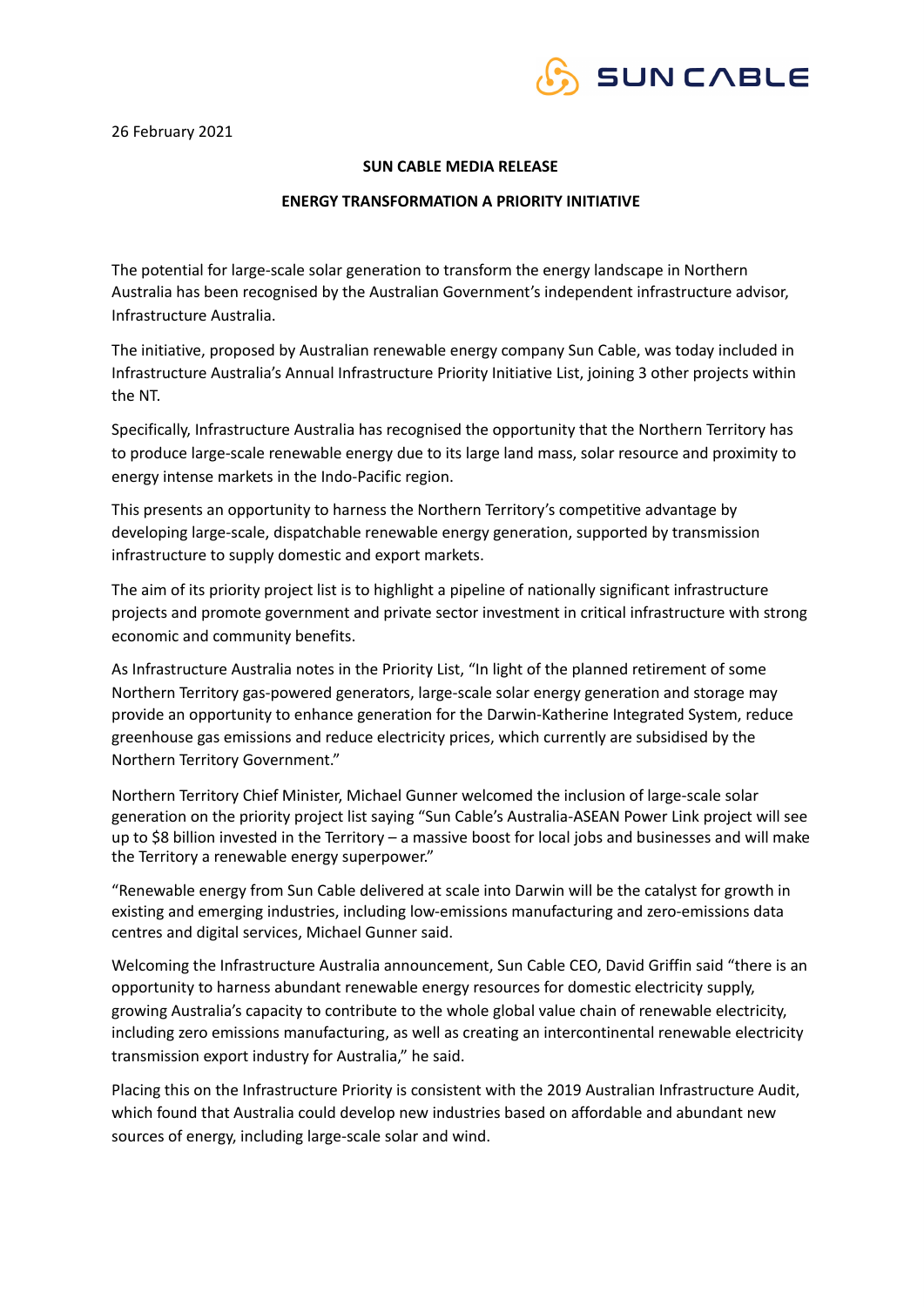

"Sun Cable's vision is to create a world-class renewable electricity grid across the Indo-Pacific region, which will decouple economic growth from global greenhouse gas emissions," Mr Griffin said.

Sun Cable's Australia-ASEAN Power Link (AAPL) project has Major Project Status with the Australian and Northern Territory Governments. Sun Cable signed a Project Development Agreement with Hon Michael Gunner, Chief Minister and the Hon Eva Lawler, Minister for Renewables and Energy, and Infrastructure on Thursday 28 January. It is working on a Territory Benefits Plan.

The 70-year, \$22B project will generate, store and transmit renewable electricity to Australian and overseas markets. This will create about 1500 jobs during construction and 350 during operations.

The project includes:

- 13 GW solar farm (the world's largest) on a 12,000-hectare site at Powell Creek, near Elliott in the NT
- 27 GWh of critical battery storage (the world's largest) at the solar farm, in Darwin and in Singapore
- a high voltage direct current (HVDC) submarine transmission cables from Darwin to Singapore, via Indonesia
- a 750-kilometre overhead transmission line from the solar farm to Darwin

The Australia ASEAN Power Link financial close will be in late 2023, with the first electricity to Darwin by 2026 and Singapore from 2027.

Sun Cable will now pursue the next stage of the process with Infrastructure Australia, identifying the proposed solution and providing details including the business case.

Project and initiative summaries for the Infrastructure Australia Priority List are detailed here: [https://www.infrastructureaustralia.gov.au/sites/default/files/2021-02/IFA\\_301237\\_2021%20Infrastr](https://www.infrastructureaustralia.gov.au/sites/default/files/2021-02/IFA_301237_2021%20Infrastructure%20Priority%20List%20FA2%20Navigable%20WEB%20Flat%20EXT%20FINAL.pdf) [ucture%20Priority%20List%20FA2%20Navigable%20WEB%20Flat%20EXT%20FINAL.pdf](https://www.infrastructureaustralia.gov.au/sites/default/files/2021-02/IFA_301237_2021%20Infrastructure%20Priority%20List%20FA2%20Navigable%20WEB%20Flat%20EXT%20FINAL.pdf) 

Media contact:

Jane Munday, True North Strategic Communication, 0427 880 083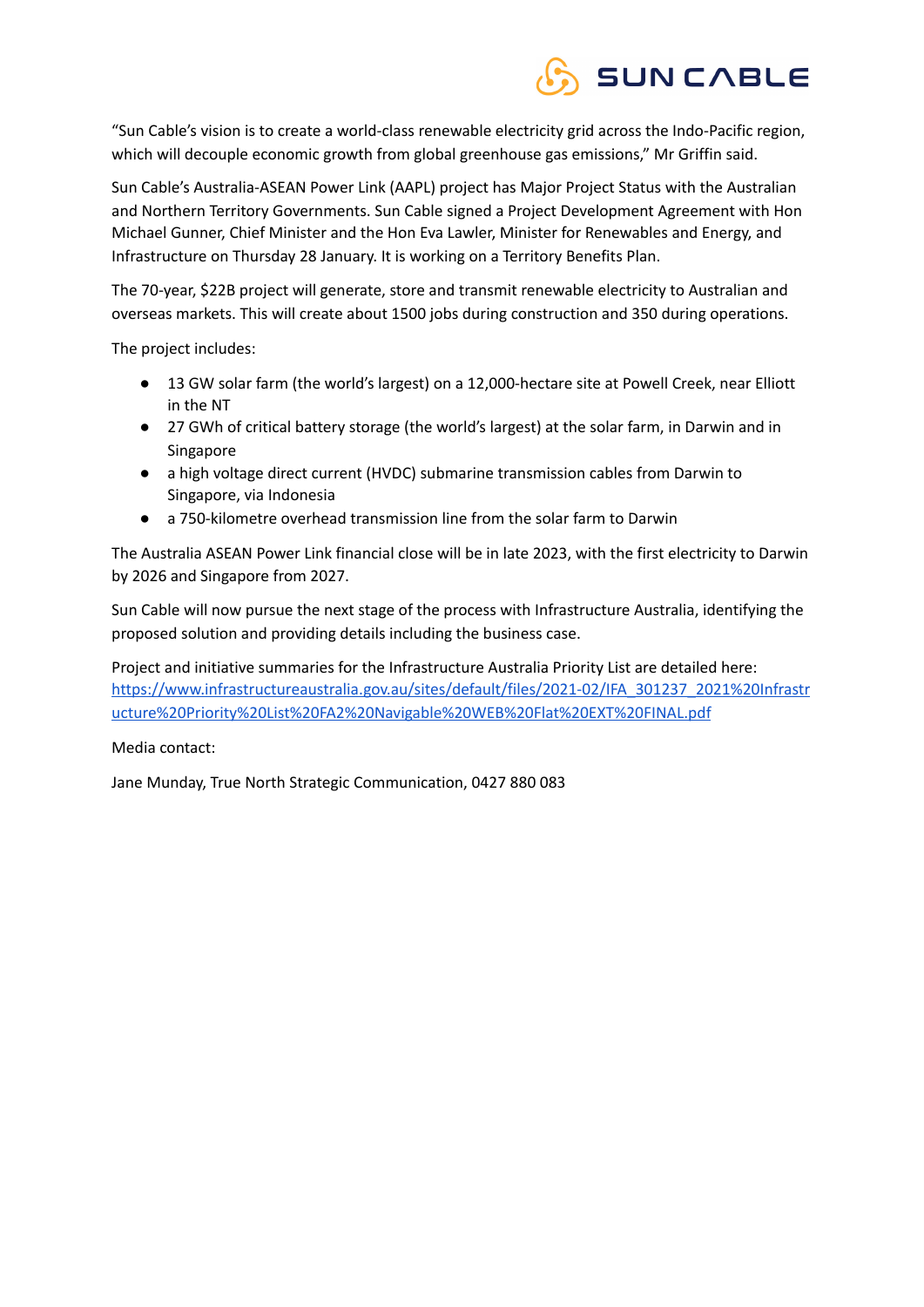

#### **Infrastructure Priority List**

## **Priority Initiatives**

# Northern Territory large-scale solar generation



#### Opportunity

The Northern Territory has a comparative advantage in producing renewable energy, due to its vast land mass, low population density, solar resource and proximity to<br>energy-intense markets in the Indo-Pacific region.

There is an opportunity to harness this advantage by developing large-scale,<br>dispatchable renewable energy generation in the Northern Territory, with transmission infrastructure to supply domestic and export markets.

In light of the planned retirement of some Northern Territory gas-powered generators, large-scale solar energy generation and<br>storage may provide an opportunity to enhance generation for the Darwin-<br>Katherine Integrated System. This could reduce greenhouse gas emissions and reduce electricity prices, which are currently subsidised by the Northern Territory Government.

There is also an opportunity to export this renewable energy to South East Asian<br>markets, such as Singapore.

The 2019 Australian Infrastructure Audit found that Australia could develop new industries based on affordable and abundant new sources of energy, including large-scale solar and wind.

#### **Proposed initiative**

Potential options to address the initiative include large-scale solar generation and storage, coupled with appropriate transmission infrastructure, to service domestic and potentially overseas markets. This opportunity is contingent on further investigation and market testing.

#### **Next steps**

Proponent to identify initiatives and develop<br>options (Stage 2 of Infrastructure Australia's Assessment Framework).